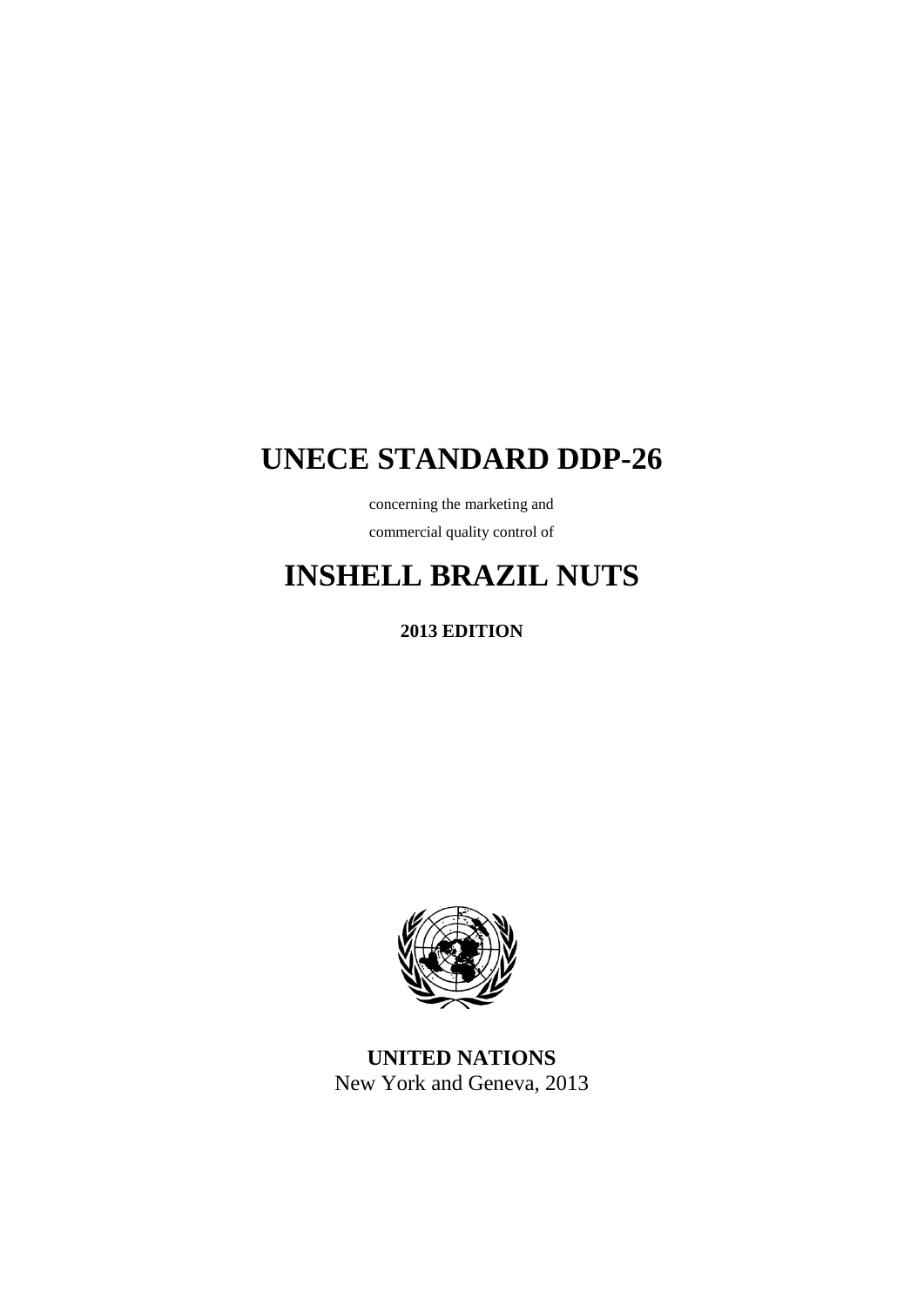#### **NOTE**

#### **Working Party on Agricultural Quality Standards**

The commercial quality standards developed by the United Nations Economic Commission for Europe (UNECE) Working Party on Agricultural Quality Standards help facilitate international trade, encourage high-quality production, improve profitability and protect consumer interests. UNECE standards are used by Governments, producers, traders, importers and exporters, and other international organizations. They cover a wide range of agricultural products, including fresh fruit and vegetables, dry and dried produce, seed potatoes, meat, cut flowers, eggs and egg products.

Any member of the United Nations can participate, on an equal footing, in the activities of the Working Party. For more information on agricultural standards, please visit our website [http://www.unece.org/trade/agr/welcome.html.](http://www.unece.org/trade/agr/welcome.html)

The new Standard for Inshell Brazil Nuts is based on document ECE/TRADE/C/WP.7/2013/25, reviewed and adopted by the Working Party at its sixty-ninth session.

The designations employed and the presentation of the material in this publication do not imply the expression of any opinion whatsoever on the part of the United Nations Secretariat concerning the legal status of any country, territory, city or area or of its authorities, or concerning the delimitation of its frontiers or boundaries. Mention of company names or commercial products does not imply endorsement by the United Nations.

All material may be freely quoted or reprinted, but acknowledgement is requested.

Please contact us at the following address with any comments or enquiries:

Agricultural Standards Unit Division of Economic Development, Trade, and Land Management United Nations Economic Commission for Europe Palais des Nations CH-1211 Geneva 10, Switzerland E-mail: [agristandards@unece.org](mailto:agristandards@unece.org)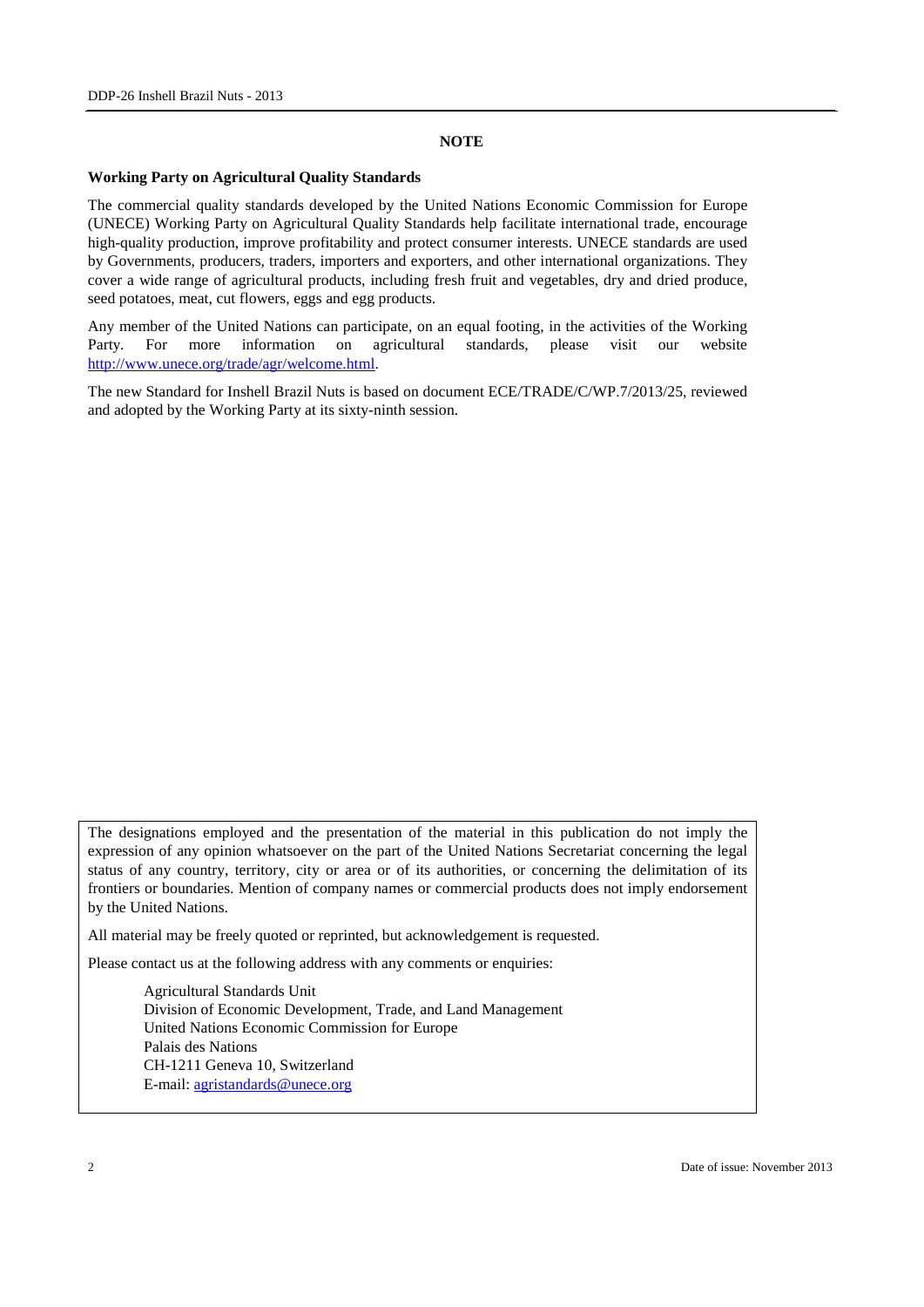## **UNECE standard DDP-26 concerning the marketing and commercial quality control of Inshell Brazil Nuts**

### **I. Definition of produce**

This standard applies to Inshell Brazil nuts of varieties (cultivars) grown from *Bertholletia excels* (L.), intended for direct consumption or for food when intended to be mixed with other products for direct consumption without further processing. This standard does not apply to Inshell Brazil nuts that are processed by salting, sugaring, flavouring, or roasting or for industrial processing.

### **II. Provisions concerning quality**

The purpose of the standard is to define the quality requirements of Inshell Brazil nuts at the export-control stage, after preparation and packaging.

However, if applied at stages following export, the holder/seller shall be responsible for observing the requirements of the standard. The holder/seller of products not in conformity with this standard may not display such products or offer them for sale, or deliver or market them in any other manner.

#### **A. Minimum requirements**[1](#page-2-0)

In all classes, subject to the special provisions for each class and the tolerances allowed, the Inshell Brazil nuts must display the following characteristics:

The shell must be:

- intact; however, slight superficial damage is not considered as a defect, provided the kernel is physically protected
- clean; practically free of any visible foreign matter, including residues of adhering hull affecting in aggregate more than 10 per cent of the total shell surface
- free from blemishes, areas of discolouration or spread stains in pronounced contrast with the rest of the shell affecting in aggregate more than 20 per cent of the surface of the shell
- well formed; not noticeably misshapen.

The kernel must be:

- free from rancidity
- sufficiently developed
- free from blemishes, areas of discoloration oil stains or spread stains in pronounced contrast with the rest of the kernel affecting in aggregate more than 20 per cent of the surface of the kernel.

The whole produce (shell and kernel) must be:

<span id="page-2-0"></span> $1$  Definitions of terms and defects are listed in annex III of the Standard Layout – Recommended terms and definition of defects for standards of dry (Inshell Nuts and Nut Kernels) and dried produce <http://www.unece.org/trade/agr/standard/dry/StandardLayout/StandardLayoutDDP\_e.pdf>.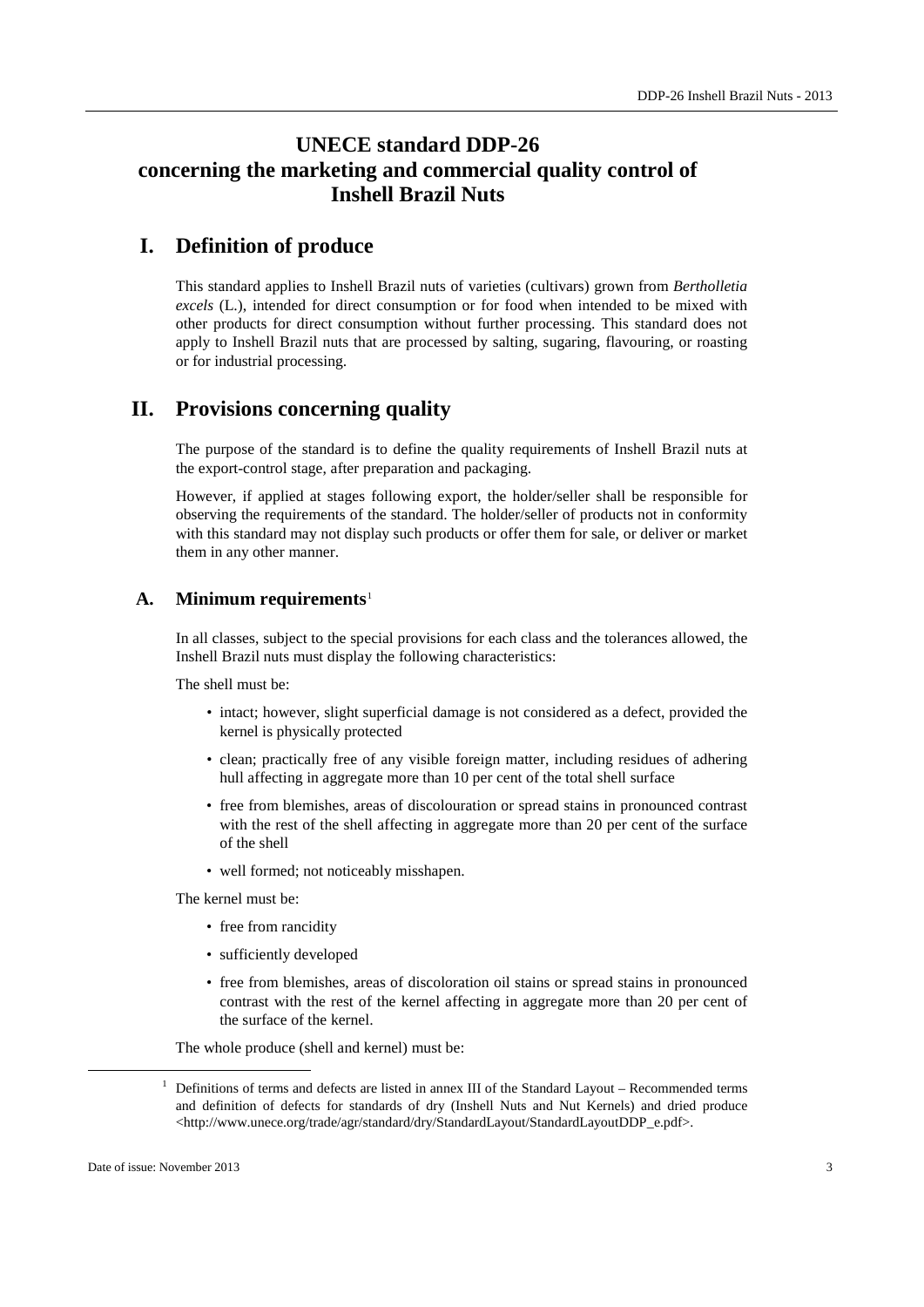- sound; produce affected by rotting or deterioration such as to make it unfit for human consumption is excluded
- free from mould filaments visible to the naked eye
- free from living pests whatever their stage of development
- free from damage caused by pests, including the presence of dead insects and/or mites, their debris or excreta
- free of abnormal external moisture
- free of foreign smell and/or taste.

The condition of the Inshell Brazil nuts must be such as to enable them:

- to withstand transportation and handling
- to arrive in satisfactory condition at the place of destination.

#### **B. Moisture content[2](#page-3-0)**

The Inshell Brazil nuts shall have a moisture content not exceeding 4.5 per cent for the kernel or 12.0 per cent for the whole nut.

#### **C. Classification**

In accordance with the defects allowed in Section "IV, Provisions concerning tolerances", Inshell Brazil nuts are classified into the following classes:

Extra" Class, Class I and Class II.

The defects allowed must not affect the general appearance of the produce as regards quality, keeping quality and presentation in the package.

#### **III. Provisions concerning sizing**

Sizing is optional. However when sized, size is determined by one of the following:

• Screening, i.e. minimum diameter (mm, inch);

| Size code   | Diameter in inches | Diameter in mm |  |
|-------------|--------------------|----------------|--|
| Extra Large | >78/64"            | $>31$ mm       |  |
| Large       | $73/64 - 78/64$    | $29 - 31$ mm   |  |
| Medium      | $59/64 - 73/64$    | $23 - 29$ mm   |  |

<span id="page-3-0"></span> $2\degree$  The moisture content is determined by one of the methods given in  $\alpha$  <annex II of the Standard Layout – Determination of the moisture content for dry produce <http://www.unece.org/trade/agr/standard/dry/StandardLayout/StandardLayoutDDP\_e.pdf>.The laboratory reference method shall be used in cases of dispute.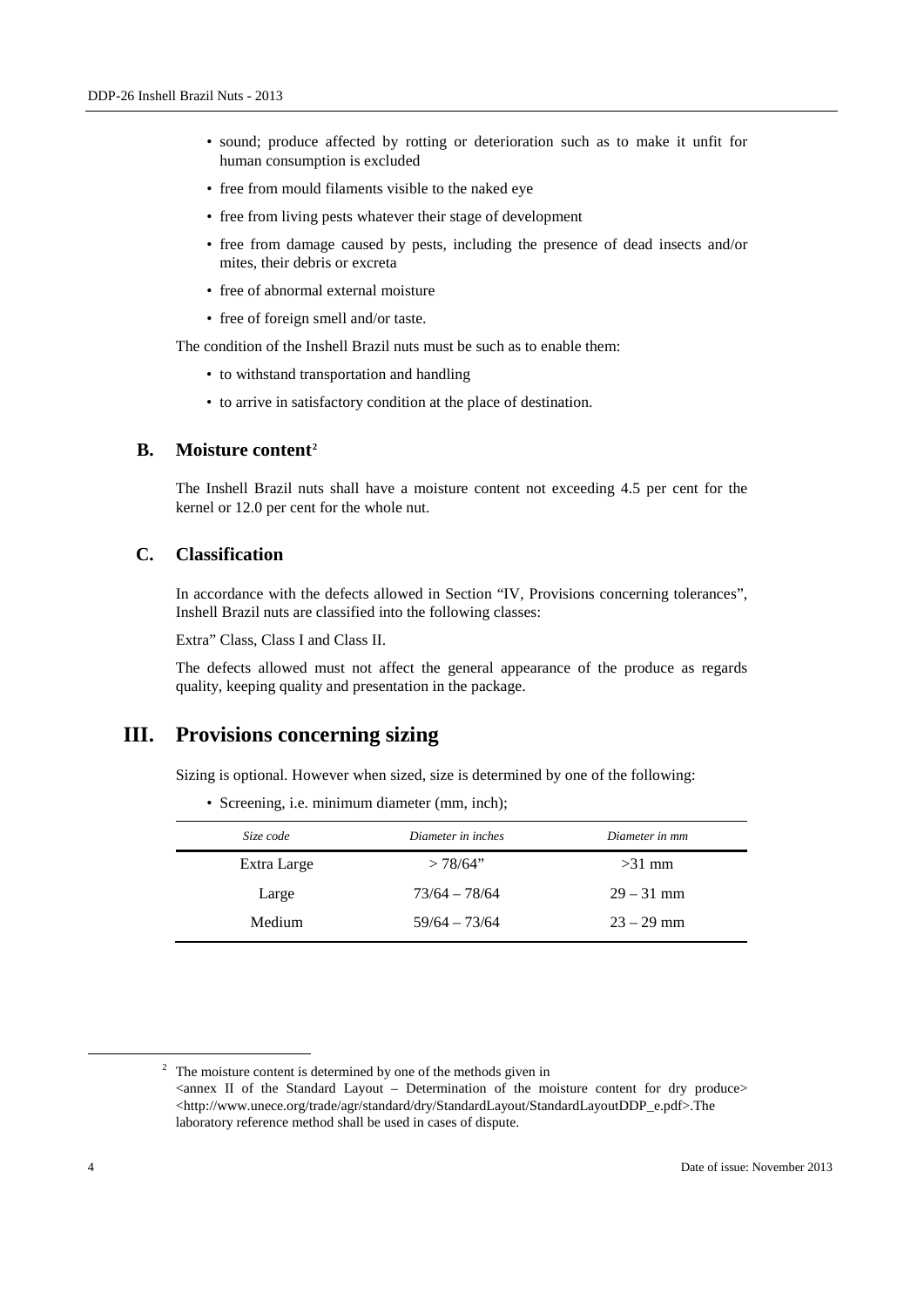| Size code   | Nuts per lb | Nuts per kg |
|-------------|-------------|-------------|
| Extra Large | 40/45       | 88-99       |
| Large       | 46/50       | 101-110     |
| Medium      | $51 - 65$   | $112 - 143$ |

• Count, i.e. the number units/pieces per unit of weight.

## **IV. Provisions concerning tolerances**

At all marketing stages, tolerances in respect of quality and size shall be allowed in each lot for produce not satisfying the minimum requirements of the class indicated.

#### **A. Quality tolerances**

|                                                                                       | Tolerances allowed<br>percentage of defective produce, by number or<br>weight (with regard to the total inshell weight<br>basis) |                |                |
|---------------------------------------------------------------------------------------|----------------------------------------------------------------------------------------------------------------------------------|----------------|----------------|
| Defects allowed                                                                       | Extra                                                                                                                            | Class I        | Class II       |
| (a) Tolerances for produce not satisfying the minimum<br>requirements,                | 7                                                                                                                                | 10             | 15             |
| of which no more than                                                                 |                                                                                                                                  |                |                |
| Not sufficiently developed or empty shells                                            | 1                                                                                                                                | 2              | 3              |
| Cracked/punctures                                                                     | 1                                                                                                                                | $\overline{c}$ | 3              |
| Broken/split shells                                                                   | 1                                                                                                                                | 1              | 2              |
| Mouldy                                                                                | 3                                                                                                                                | 3              | 5              |
| Rancid or slight foreign flavour, rotting or<br>deterioration                         | 1                                                                                                                                | 1              | $\overline{c}$ |
| Damaged by pests                                                                      | 1                                                                                                                                | $\overline{c}$ | 2              |
| Living pests                                                                          | $\Omega$                                                                                                                         | $\Omega$       | $\Omega$       |
| Oil stains                                                                            | $\mathcal{D}_{\mathcal{L}}$                                                                                                      | 3              | 3              |
| (b) Size tolerances (if sized)                                                        |                                                                                                                                  |                |                |
| For produce not conforming to the size indicated,<br>in total                         | 10                                                                                                                               | 10             | 10             |
| (c) Tolerances for other defects                                                      |                                                                                                                                  |                |                |
| Foreign matter, loose shells, shell fragments,<br>fragments of hull, dust (by weight) | 1                                                                                                                                | 2              | 2              |

## **V. Provisions concerning presentation**

#### **A. Uniformity**

The contents of each package must be uniform and contain only Inshell Brazil nuts of the same origin, quality, and size (if sized).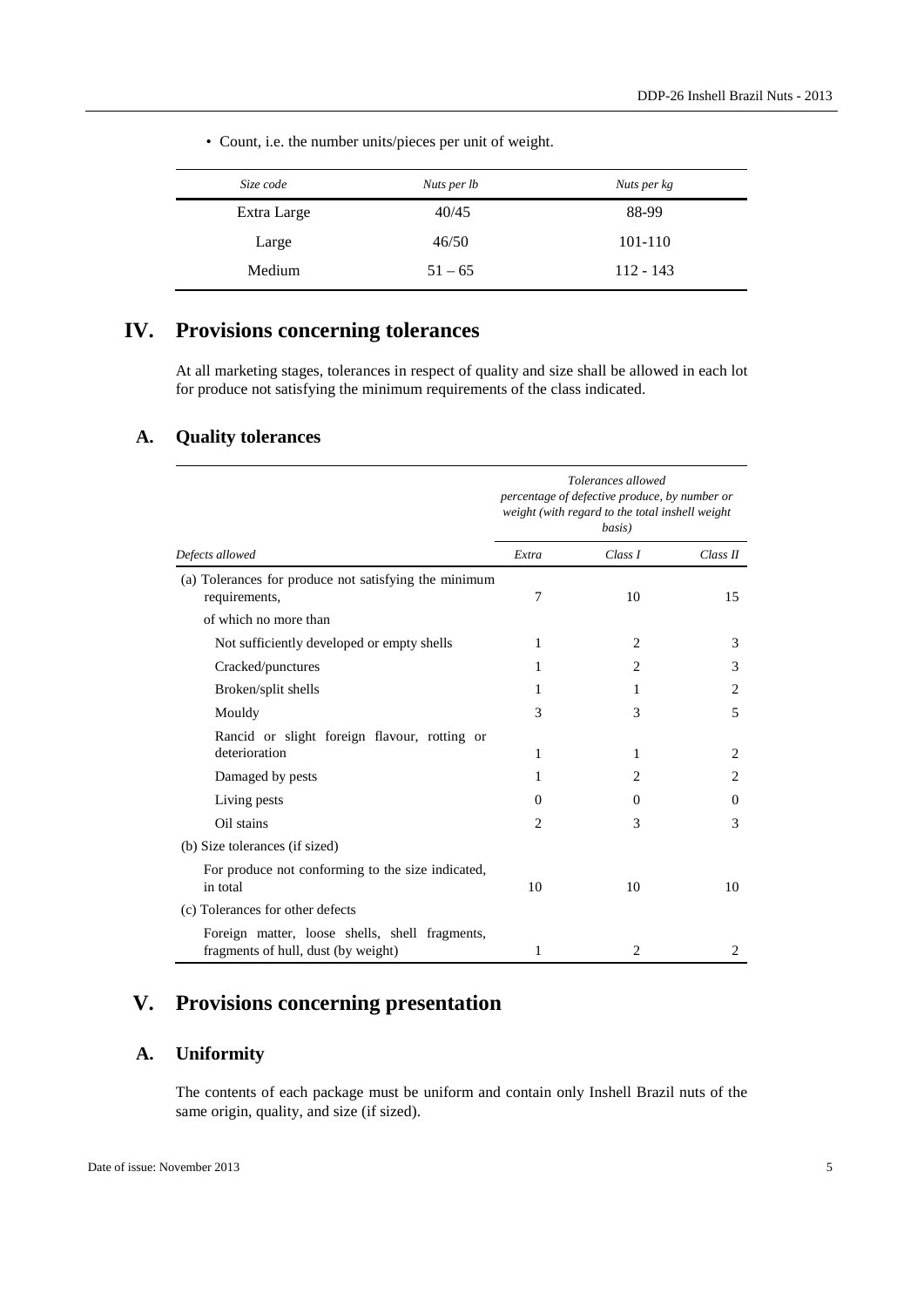The visible part of the contents of the package must be representative of its entire contents.

#### **B. Packaging**

Inshell Brazil nuts must be packed in such a way as to protect the produce properly.

The materials used inside the package must be clean and of a quality such as to avoid causing any external or internal damage to the produce. The use of materials, particularly of paper or stamps bearing trade specifications, is allowed, provided the printing or labelling has been done with non-toxic ink or glue.

Packages must be free of all foreign matter in accordance with the table of tolerances in section "IV- Provisions Concerning Tolerances".

## **VI. Provisions concerning marking**

Each package**[3](#page-5-0)** must bear the following particulars in letters grouped on the same side, legibly and indelibly marked and visible from the outside:

#### **A. Identification**

Packer and/or dispatcher:

Name and physical address (e.g. street/city/region/postal code and, if different from the country of origin, the country) or a code mark officially recognized by the national authority<sup>[4](#page-5-1)</sup>.

#### **B. Nature of the produce**

• "Inshell Brazil Nuts".

#### **C. Origin of the produce**

• Country of origin<sup>[5](#page-5-2)</sup> and, optionally, district where grown or national, regional or local place name.

#### **D. Commercial specifications**

- Class
- Size (if sized), expressed in accordance with section III
- Crop year (optional)
- "Best before" followed by the date (optional).

<span id="page-5-0"></span><sup>&</sup>lt;sup>3</sup> These marking provisions do not apply to sales packages presented in packages.

<span id="page-5-1"></span>The national legislation of a number of countries requires the explicit declaration of the name and address. However, in cases where a code mark is used, the reference "packer and/or dispatcher" (or equivalent abbreviations) must be indicated in close connection with the code mark, and the code mark should be preceded with the ISO 3166 alpha country code of the recognizing country, if not the country of origin.<br> $5$  The full or a commonly used name should be indicated.

<span id="page-5-2"></span>